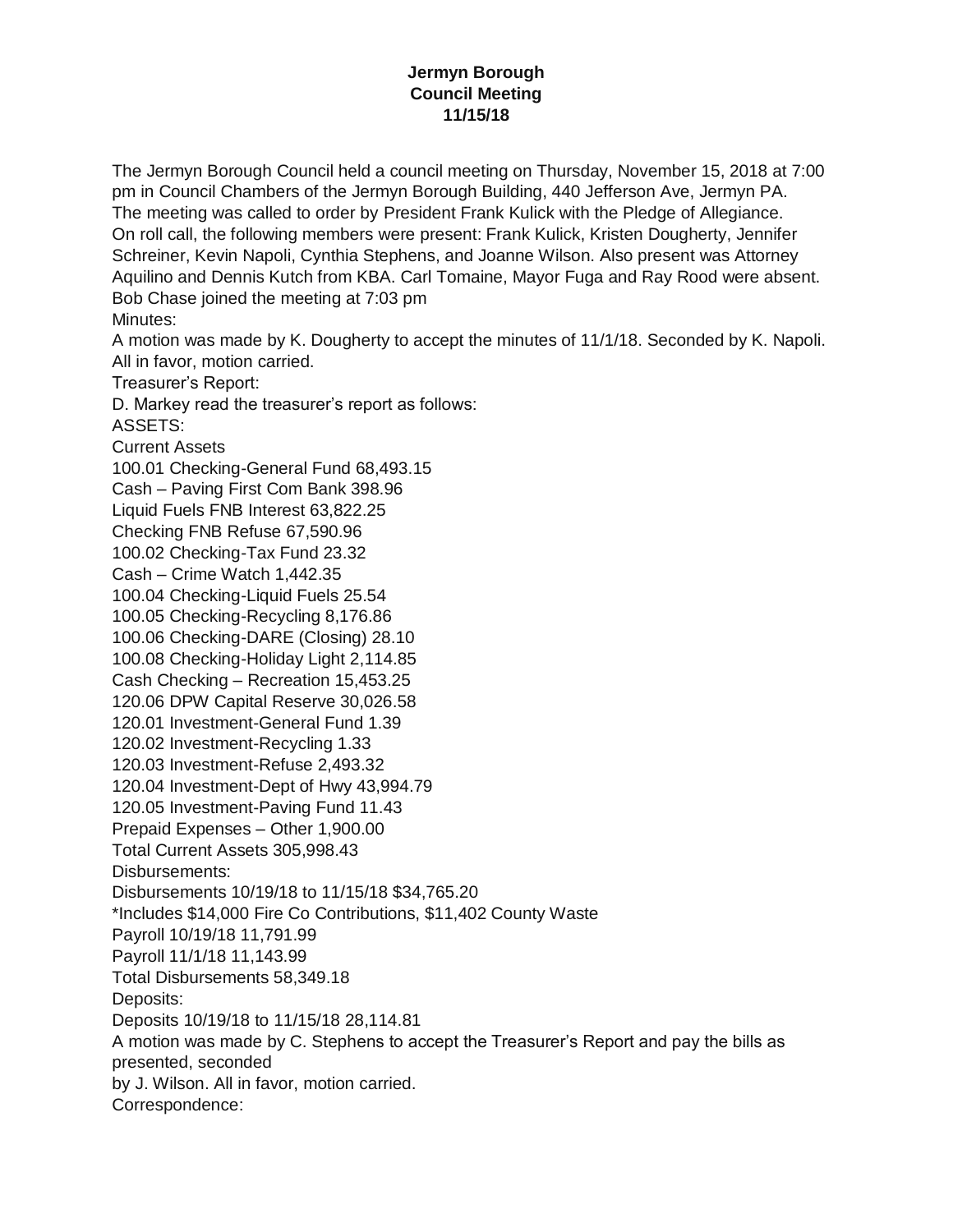F. Kulick read a letter from FEMA regarding a meeting on 12/11/18 from 10am-noon at William **Walker** 

regarding the Mayfield Flood Risk Project, and stated if anyone wanted to go, mark your calendars.

F. Kulick also read an invitation for council to NEIC's Holiday Party. F. Kulick also reminded everyone about

Light Up Christmas Night Out at the Artisan Fire Co. on December 15th from 6-9pm.

Public Comment: In absence of Katelyn English from Lackawanna County, D. Markey read different flyers

regarding different events, including: Lackawanna County Winter Market, Festival of Trees 2018, Elf on the

Shelf Trolley Special, Angel Trees, Santa Train, Blight to Bright Meeting, Gentle Yoga Classes, Hands on Floral

Design Class, and Ice Jam Training.

Reports:

Police: Chief Arthur reported the police are increasing enforcement at school bus stops, concentrating

on areas where they are receiving complaints. There are other investigations ongoing as well. Fire: Chief Rood was not in attendance, but F. Kulick asked B. Chase in his role as Captain of Artisan

Fire Co. if the grants going to the fire companies is something that Jermyn fire dept's will get a chunk of? B.

Chase stated that this is grant money that is distributed yearly, and for some reason, it was upplayed on the

news this year.

Zoning: B. Chase states he received several zoning permit applications. One application was incomplete, and another he believes there is more going on than what was being applied for. B. Chase stated

he is looking for the portion in zoning stating an accessory structure must have a primary structure on the lot.

Mayor: Mayor Fuga was absent due to plowing during the snowstorm.

Engineer: D. Kutch stated there were some manhole covers in the Woodlands that couldn't be found,

as they may have been paved over, etc. DPW will open them for KBA so they can be videoed and can put the

project out to bid for spring. Delaware St. Stormwater Project survey is compete. The DPW building plans are

complete, and we are awaiting the USDA for funding. D. Markey reported he received a letter from the

Lackawanna County Planning Commission regarding approval for a sub-division of the Moscovitz property by

the Morans. B. Chase stated it should have gone to the Jermyn Planning Commission first prior to the county.

D. Markey stated he will send letter and maps to the Jermyn Planning Commission. K. Dougherty asked if we

were in jeopardy of losing funding for the Woodlands Sewer & Paving Grant. D. Markey stated he didn't think

so, and he remembers seeing a date of 2021 on the paperwork. D. Markey stated we need to look into putting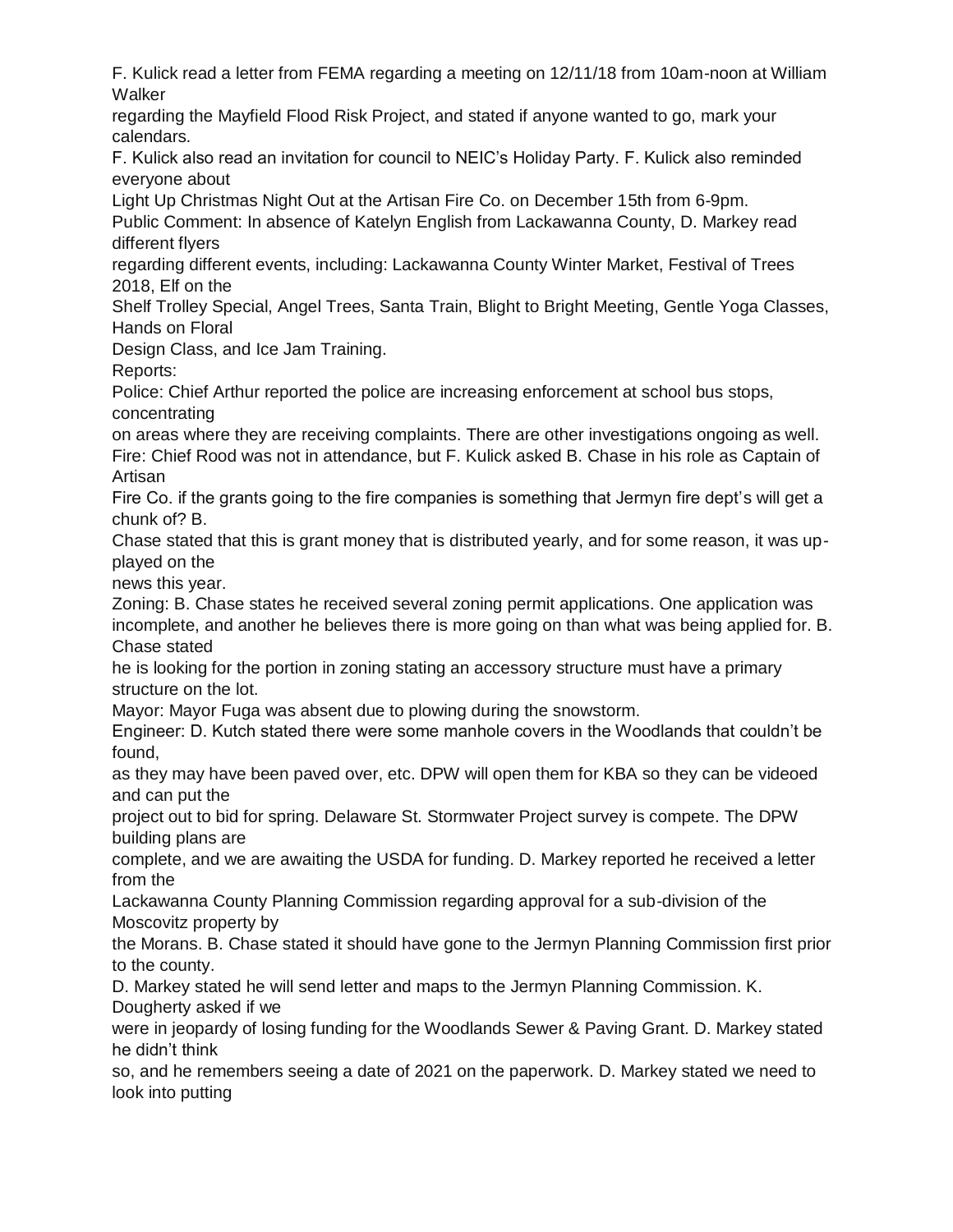the parking lot paving project out for bid soon so we don't lose that grant funding. D. Kutch stated normally

the structure is put up before the paving. D. Markey stated the USDA said it may be better to pave prior to

the building being constructed. D. Kutch stated there may be grading issues. D. Kutch also stated concerns

regarding R&L Carriers, stating a traffic study should be conducted, which R&L should be aware of.

Public Safety: K. Napoli stated he had nothing other than the full time officer, which will be handled

later in the meeting.

DPW: D. Markey reported tonight is our first snowstorm of the season, and the part timers should be

coming in overnight. The on-call schedule is in effect. D. Markey explained the on-call schedule to the council.

D. Markey stated we will need to hold a DPW Committee meeting shortly, as we have a new application for

employment. We are starting a project in the side stairwell to dress up the building a bit, and we will have

volunteer help.

Finance: F. Kulick reported there was a finance committee meeting held on 11/13/18, and at the next

council meeting on 12/6/18, there will be a proposed 2019 budget to vote on. After it's accepted, it will need

to be advertised and available for inspection for 10 days prior to passing. F. Kulick stated the budget looks

promising, but will need to be finetuned.

Recreations: K. Dougherty reported the annual children's Christmas party will be held December 23rd

from 5-7pm and preparations are being made. K. Dougherty asked D. Markey how the search for a new

vending machine is going. D. Markey stated he asked the seller for pictures, and is still awaiting them.

Grants: K. Dougherty asked D. Markey if anything came back yet regarding the gym floor grant. D.

Markey advised it was signed and delivered back to the state, but we haven't received anything back yet after

that. K. Dougherty asked if there was a timeframe on the leaf vac. D. Markey stated we can't purchase until

all the contracts are signed.

Shade Tree: J. Wilson reported that bare roots were planted today in areas where trees were diseased, destroyed, etc. The 12/8/18 parade is still on, but the Christmas Concert is postponed to 12/16/18.

D. Markey will let J. Wilson know for sure if they gym is available. J. Wilson stated she has all the cases for the

Hometown Hero banners when they come down. J. Wilson reported that no more applications for banners

are being accepted at this time, due to PPL charging to place items on their poles. F. Kulick stated he has an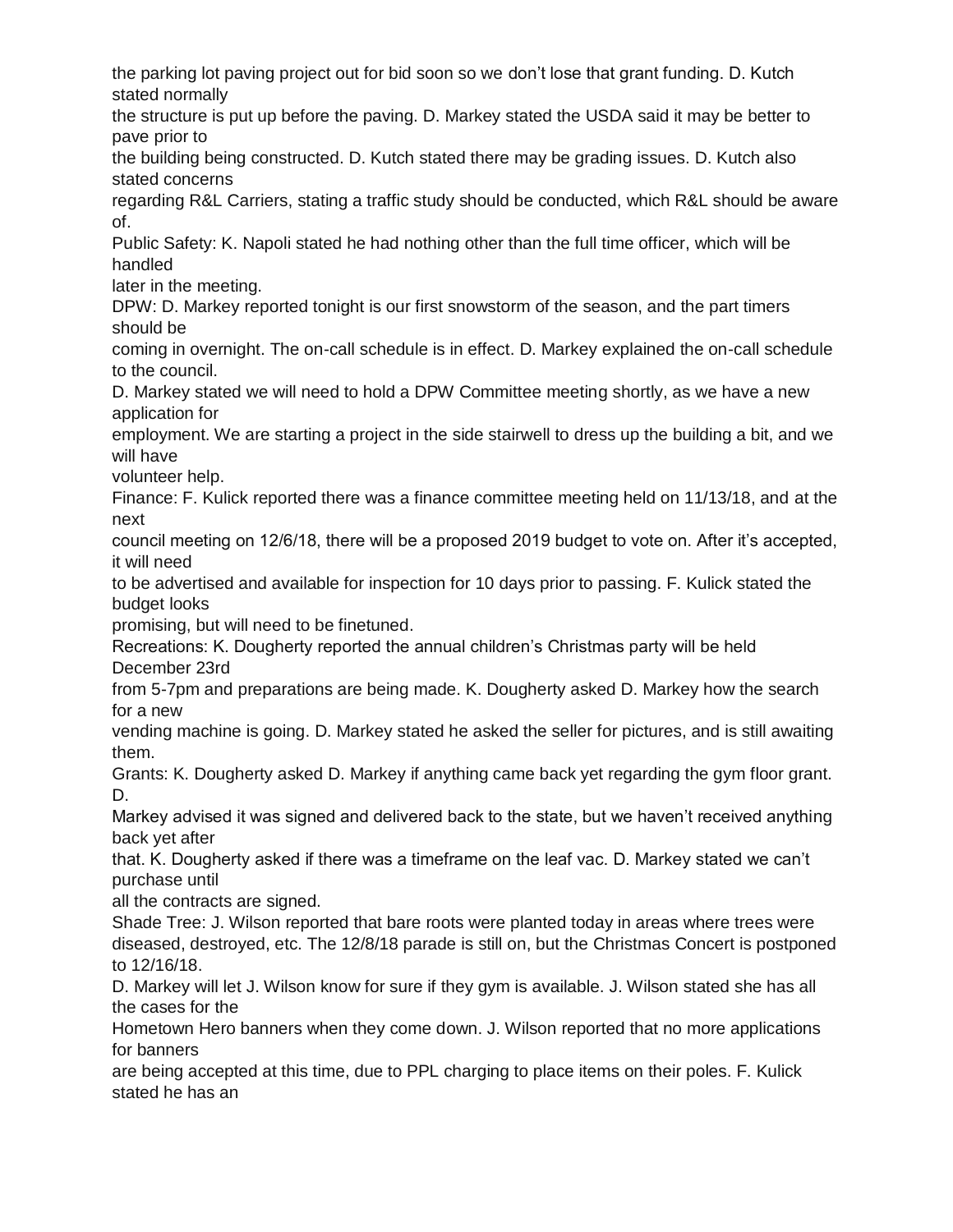issue with that, and everyone should have an opportunity to get a banner, even if the price goes up. F. Kulick

asked when the next shade tree meeting is. J. Wilson stated the 2nd Tuesday in January. Crime Watch: J. Schreiner has nothing to report at this time.

Solicitor: B. Aquilino stated he received Pension Plan Joinder Agreement documents which he will

sign.

Code Enforcement: B. Aquilino stated that the apartments 106-118 Rushbrook St were inspected, and

there are a list of code and safety violations. The owner hasn't been forthcoming with making corrections, so

after the holiday, he may have to send out notices to the tenants that they need to find somewhere else to

live until the building is up to code. B. Aquilino asked what happened with the certified mail? D. **Markey** 

stated he was told by the USPS that they couldn't send certified to the owner or to the owner of 734

Washington Ave due to the postal service not being able to find the addresses in their database. Borough Manager: D. Markey reported that PENNDOT Liquid Fuels made two visits. The first visit was

to go through what is eligible and ineligible for payment through the fund, and the second visit was to assist in

the yearly report which must be submitted by January 31st of each year. They came in and got us up to date

with the report. The PENNDOT liquid fuels 2017 audit was held on 11/6/18, everything went well, and there

were 2 findings from the audit: 1. We need 2 signatures on each check, and 2. The audit requires both front

and back of cancelled check. The DPW and Borough Manager attended PA One Call Locator Training. Things

were being handled incorrectly by the borough, which was learned through the training, and corrective

measures were taken immediately to ensure the borough is following proper protocol. J. Wilson stated when

they plant trees, she calls PA One Call. D. Markey stated the Feed-A-Friend barrel will be picked up shortly.

He attended a Role of the Municipal Secretary Training, which was supposed to be a 2 day training. He did not

attend the second day due to the snow storm, and a webinar make up will be held in the near future. The

Santa Parade is this Saturday, and we will be leaving for the parade by 9:45am. We are in the 5th Division – the

Santa Division. The Girl Scouts Christmas Lights Parade is Saturday, December 8th at 6pm. Light Up Christmas

Night Out is at the Artisan Fire Company on Saturday, December 15th from 6-9pm, proceeds benefit the

Jermyn Holiday Light Fund. Alternate parking is in effect currently, and residents have until midnight tonight

to move to the even side of the street, then tomorrow at 5pm they will have until midnight to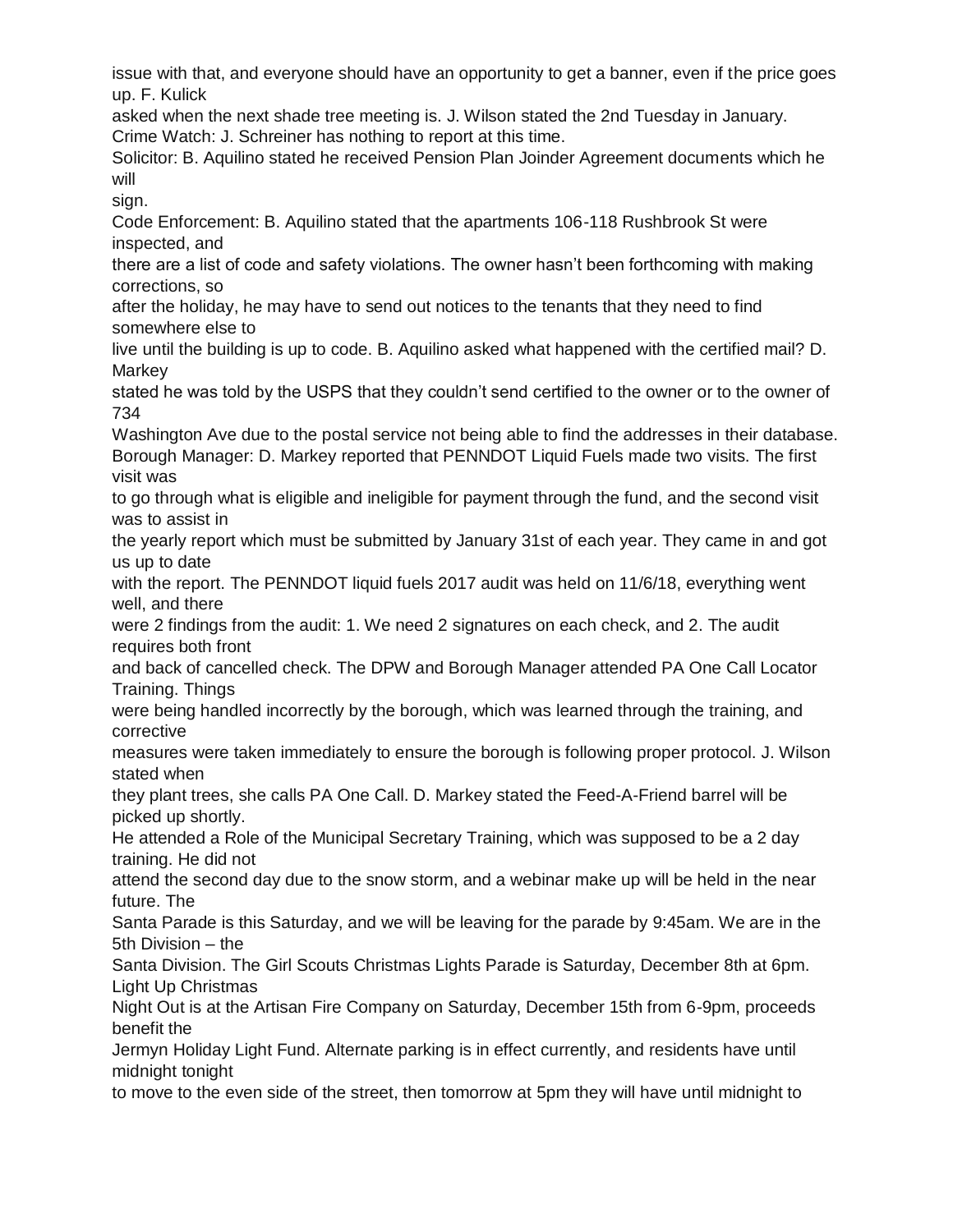move to the

odd side, unless rescinded earlier by the Mayor. F. Kulick asked what vehicles would be taken to the Santa

Parade. D. Markey stated the new DPW truck, the Police SUV, and Artisan vehicles.

Land Appraisal: K. Dougherty reported she hadn't heard anything back yet regarding the appraisal of the land.

F. Kulick offered to try to contact another appraiser as well.

Business Permit Ordinance: B. Aquilino states one of the things that has reared its ugly head is that

sometimes we don't know who is the owner of some businesses, and also all businesses need to have a

registered address for service, and we may need to add to the borough business ordinance.

Pension Plan Joinder Agreement: B. Aquilino stated we need to amend pension plan to comply with state

law.

Tax Bill Printing Update: D. Markey advised that Atty Aquilino doesn't have the resolution available that was

voted on last meeting, because the information we were given was incorrect, and Lackawanna County will

continue to print our tax bills, however they cannot print ad hoc items on the bills for each municipality.

Executive Session: Council went into executive session at 7:56 pm for personnel purposes. Council convened

from executive session at 8:50 pm.

Contract for Chief Arthur: F. Kulick reviewed the terms of the contract proposal with Chief Arthur. Chief

Arthur agreed to the terms of the contract. Motion by K. Napoli to offer a 5 year contract to Chief Arthur with

15 sick days, 4 personal days, 4 weeks vacation after 12 years, sick days to be carried over to max of 12 weeks

or 60 days, terms of bereavement & holiday as per the borough handbook. Contract to include a 2% salary

increase each year, beginning with 2020, which is second of five contract years. Seconded by C. Stephens. All

in favor, motion carried.

Full Time Officer:

K. Napoli welcomed Officer Binner to the meeting, and stated council would like to offer Officer Binner the full

time position with the stipulation of six (6) sick days per year, plus two (2) personal days per year, with

carryover of sick days, maximum of 12 weeks or 60 days, and a rate of pay of \$20/hour. Officer **Binner** 

accepted. Motion by K. Napoli to hire Jack Binner to fill the vacant full time officer shift with the agreed up stipulations, seconded by J. Wilson. All in favor, motion carried.

Adjournment: With no other business to come before the meeting, a motion was made by K. Napoli to adjourn, seconded by J. Schreiner. All in favor, motion passed. The meeting adjourned at 8:56 pm.

Respectfully submitted,